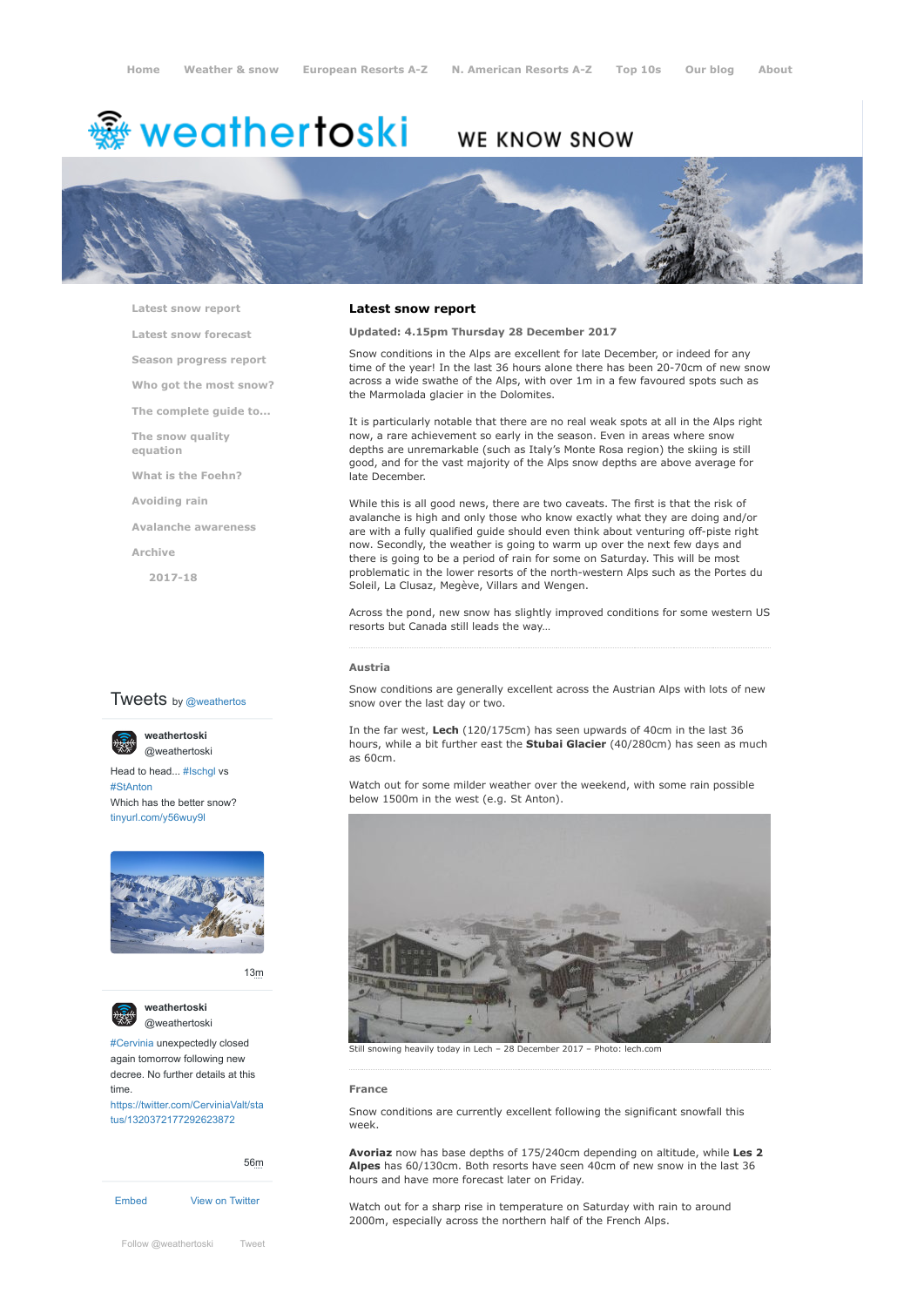

Tailor-made ski holidays and short breaks to some of the finest hotels in the Alps

# 020 3397 8450





# **Contact us...**

**Got a burning question about weather or snow conditions in the Alps?** [Contact us](https://www.weathertoski.co.uk/about-1/contact-us/) and we'll do our best to answer it...

#### E: [info@weathertoski.co.uk](mailto:fraser@weathertoski.co.uk)

T: +44 (0)20 3151 3154

[Website terms of use](https://www.weathertoski.co.uk/about-1/website-terms-of-use/)

[Privacy notice](https://www.weathertoski.co.uk/about-1/privacy-notice/)



Huge amounts of snow in the northern French Alps, even lower down. This is La Clusaz – 28 December 2017 – facebook.com/LaClusaz

# **Italy**

Snow conditions are generally superb across the Italian Alps though recent snowfall has not been evenly distributed.

One area that did receive a lot of snow (with up to 1m in places) is the Dolomites, where settled depths in the **Alta Badia** are now 60/150cm depending on altitude.

Further west, the Monte Rosa region has seen less new snow but that doesn't mean there isn't still some excellent skiing to be had in **Champoluc** (50/70cm).

The weather will turn milder over the weekend, though the Italian resorts should avoid most of the rain that will affect some northern and western parts of the Alps on Saturday.



#### **Switzerland**

Snow conditions are fantastic right now across the entire Swiss Alps.

Some of the recent storm's heaviest snow fell in the far south where snow depths were previously quite modest. **Bosco Gurin**, for example, had 50cm of new snow and now has base depths of 95/130cm depending on altitude.

The more northerly resort of **Engelberg** still claims the deepest base in the Alps though, with 40cm in resort and 430cm on the glacier!

Watch out for some milder weather over the weekend, with rain to around 2000m in some northern and western Swiss resorts (e.g. Portes du Soleil, Wengen, Engelberg).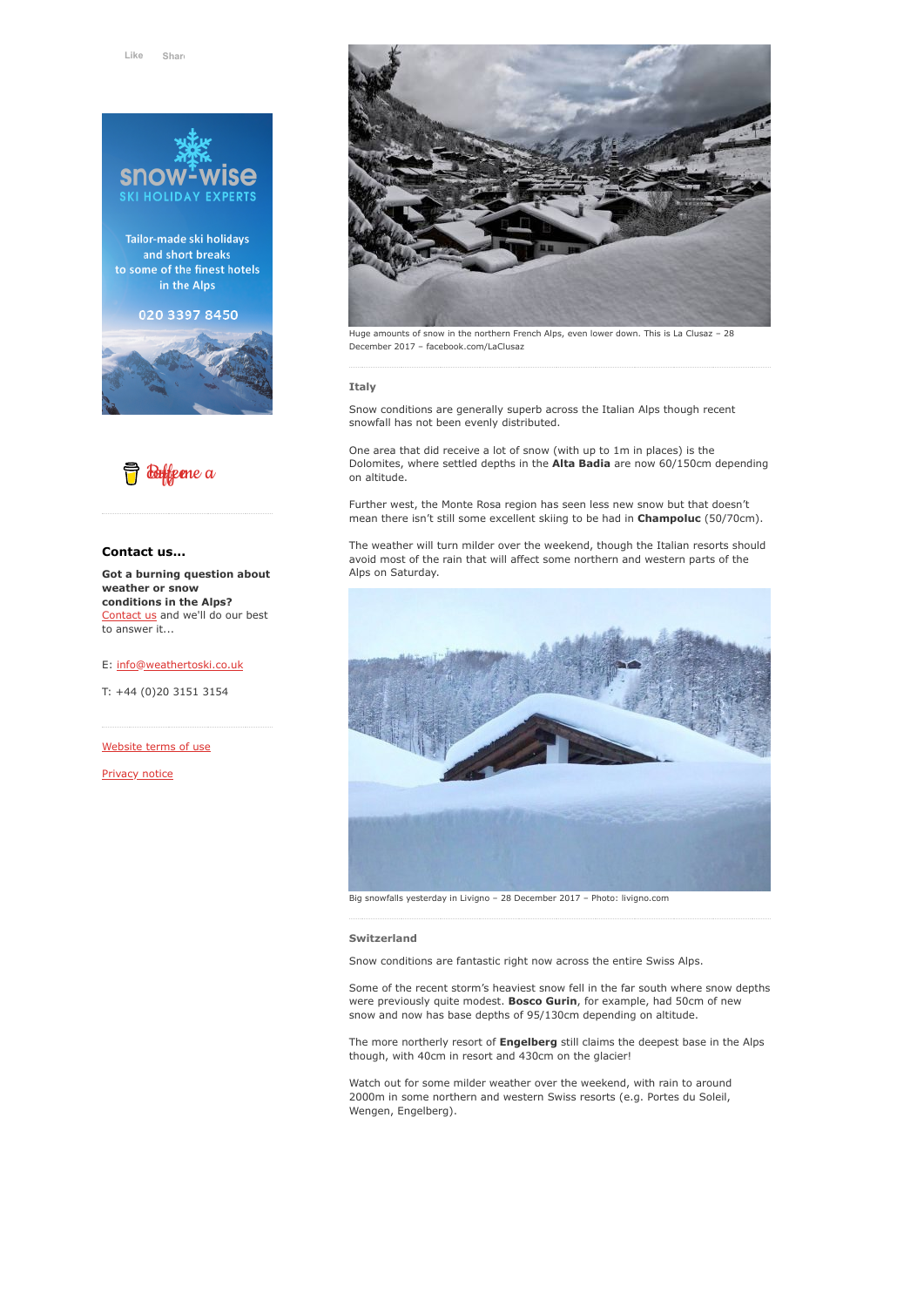

Deep snow mid-mountain in Engelberg – 28 December 2017 – Photo: titlis.ch

### **Rest of Europe**

The Pyrenees have also seen significant snow this week which means excellent skiing conditions for the likes of Andorra's **Soldeu** (60/80cm) and France's **Font Romeu** (70/75cm).

Snow conditions in Scandinavia are also generally good with fresh snow in Norway's **Geilo** (60/150cm) and Sweden's **Salen** (105cm upper base).

It's not such good news for Scotland, however, where at the time of writing there is insufficient snow for any lift-served skiing.



Lots of new snow in the Pyrenees too. This is Font Romeu – 28 December 2017 – Photo: facebook.com/FontRomeu.Pyrenee2000

#### **USA**

Snow conditions have improved a little bit in Colorado but much snow is still needed to get back up to par. **Breckenridge** had 36cm of snow on 26 December and now has an upper base of around 1 metre. **Vail** saw a more modest 10cm on the same day and has an upper base of 64cm.

Further north the snow is generally deeper, with 109/168cm depending on altitude in Wyoming's **Jackson Hole** and 104/154cm in Montana's **Big Sky**.

#### **Canada**

Snow is forecast again in **Whistler** over the next couple of days, adding to its already healthy 164cm upper base.

There is also fresh snow further inland, where **Banff** (112cm upper base) is offering superb snow conditions albeit with some very cold temperatures.